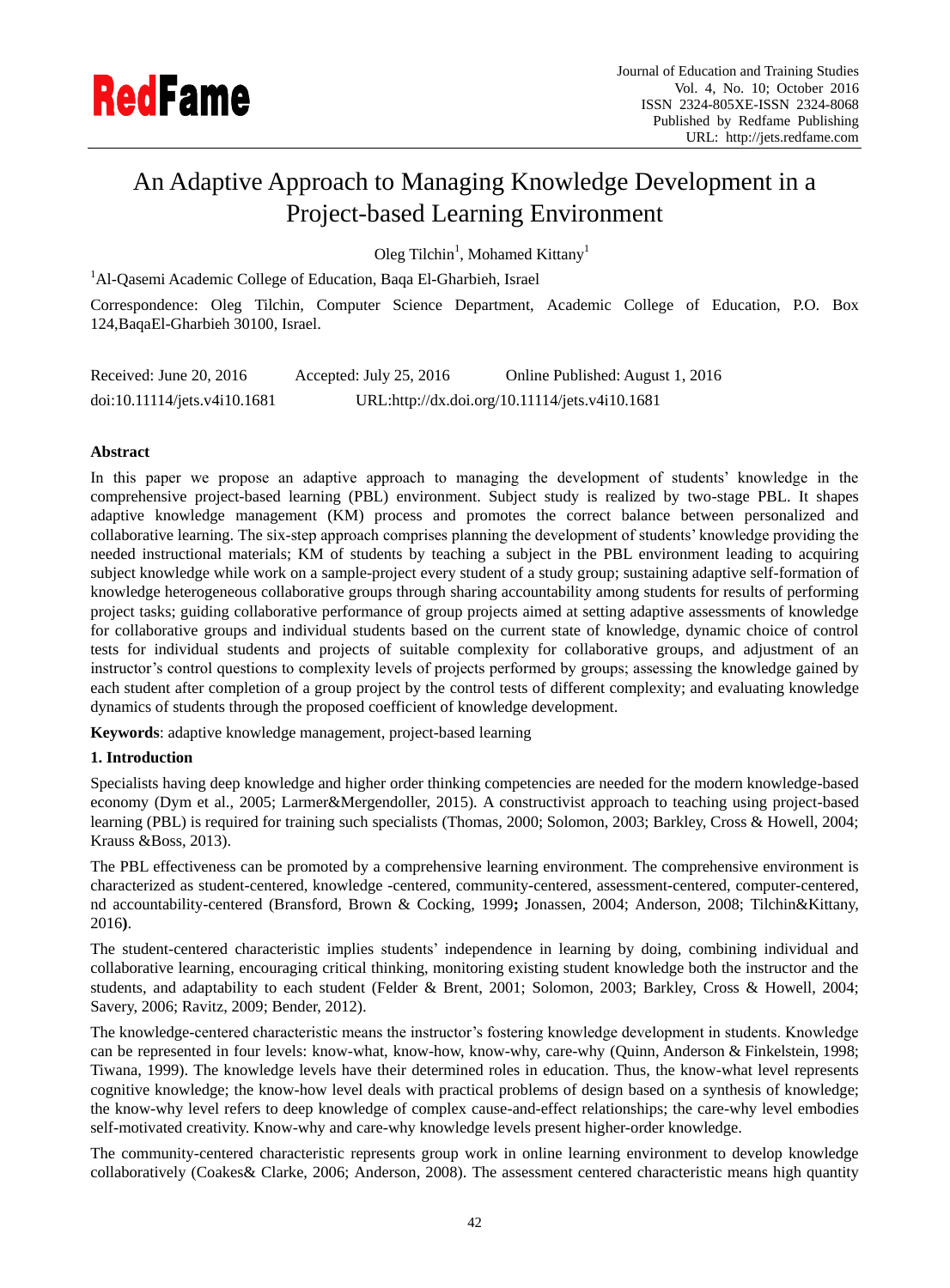and quality of assessments while maintaining learner interest to knowledge development (Shavelson, 2009). An assessment should be guided and adaptive process. The computer-centered characteristic denotes computer support of PBL through using possibilities of computer technologies for providing effective learning and decreasing an extra-heavy workload for an instructor (Stahl, 2006). The accountability-centered characteristic means taking accountability of the students for learning results. It requires group interdependence, motivation, compatibility, and sociability (Garrison, 1992; Reeves, 2004; Krantz&SooHoo, 2005; Stanton & Fairfax, 2007; Doyle &Taqq, 2008).

Knowledge management (KM) of students while a course study in the comprehensive PBL environment is based on realization of KM concept (Sallis& Jones, 2002; Livingstone &Guile, 2012; Rooney, McKenna&Liesh, 2014; Altinay, Dagli&Kasimoglu, 2015). According to the concept, knowledge development of students is attained through knowledge creation, knowledge sharing, and knowledge utilization (Tiwana, 1999; Petrides&Nodine, 2003; Dalkir&Liebowitz, 2011; Edwards, 2015).

Knowledge development can be promoted by adaptive management of knowledge development by using the results of multifaceted assessment (Sherif, 2006; Mcinerney& Day, 2007;Zaim H., Tatoglu, &Zaim S., 2007; Dalkir&Liebowitz, 2011). It requires carrying out theoretical research to devise an adaptive approach. The goal of the proposed approach is to elaborate and evaluate the process of adaptive management of knowledge development of students in the comprehensive PBL environment. It will allow us to create a practical method and a supporting system for adaptive management of the development of students' knowledge while PBL.

## **2. Related Research**

The researches are examined here relative to various aspects of promoting students' knowledge development. The aspects are management of PBL, knowledge management, and adaptive learning support.

The principles of managing PBL are determined by Mergendoller and Thomas (2005). The authors grouped their under seven categories: time management, getting started, establishing a culture that stresses student self-management, managing student groups, working with others outside the classroom, getting the most out of technological resources, and assessing students and evaluating projects. Mergendoller, Markham, Ravitz and Larmer (2006) developed a "pervasive" four stage management approach to guide students effectively through the PBL process. The stages are project planning, project launch, guided inquiry and product creation, and project conclusion. Management activities guiding and facilitating students' PBL are determined relative to each stage.

The management of student groups is aimed at facilitating group interactions. Various methods and means of facilitation of group interactions are suggested in works (Ettington& Camp, 2002; Dongsik&Seunghee, 2002; Lopez et al., 2002; Weinberger et al., 2003).Markham (2012) suggested an approach to specific management of project performance directed towards building collective knowledge through collaboration.

Prusak and Cranefield (2016) suggested practices for personal knowledge management (PKM) in order to keep ideas and skills current and to remain flexible and innovative. Garner (2010) set relation between personal KM and learning. The author proposed the seven components of PKM and connected them with elements of a learning framework created by Oliver and Herrington (2001). The framework comprises three critical elements: learning content, learning activities, and learning support. The components of PKM are retrieving content, assessing information, organizing the information, analyzing the information, collaboration, securing information, presenting information.

Vasilyeva, Pechenizkiy and Puuronen (2005) represented a KM process in adaptive e-learning system. The goal of this process is to make the use of an adaptation mechanism more effective. The authors divided the KM process into five main stages: knowledge creation and acquisition, knowledge organization and storage, knowledge distribution and integration, knowledge adaptation and application, and knowledge evaluation, validation and refinement. The adaptation mechanism provides the adaptation of the learning materials' content presentation according the proficiency of the students.

Burgos, Tattersall and Koper (2006) described a modern adaptive system providing the adaptation based on learning behavior of students, personalized and collaborative learning based on student learning goals, and adjusting the instruction type to the needs or preferences of the student. Brusilovsky and Maybury (2002) defined an adaptive system as one that distinguishes between users including their knowledge goals and interests, and an adaptable system as one requiring the user to specify exactly how the system should be different. Mennin (2007) investigated a PBL group as a complex adaptive system. A student group is complex in that it is dynamic network of interactions among students, and it is adaptive in that the students individually and a group are altered corresponding to the change.

Burgos, Tattersall and Koper (2006) proposed different types of adaptive learning support including problem-solving support, information filtering, collaborative grouping of students, adaptive testing and real-time course modifications by the instructor to meet the specific needs of students. Soller (2007) described various tools of adaptive support for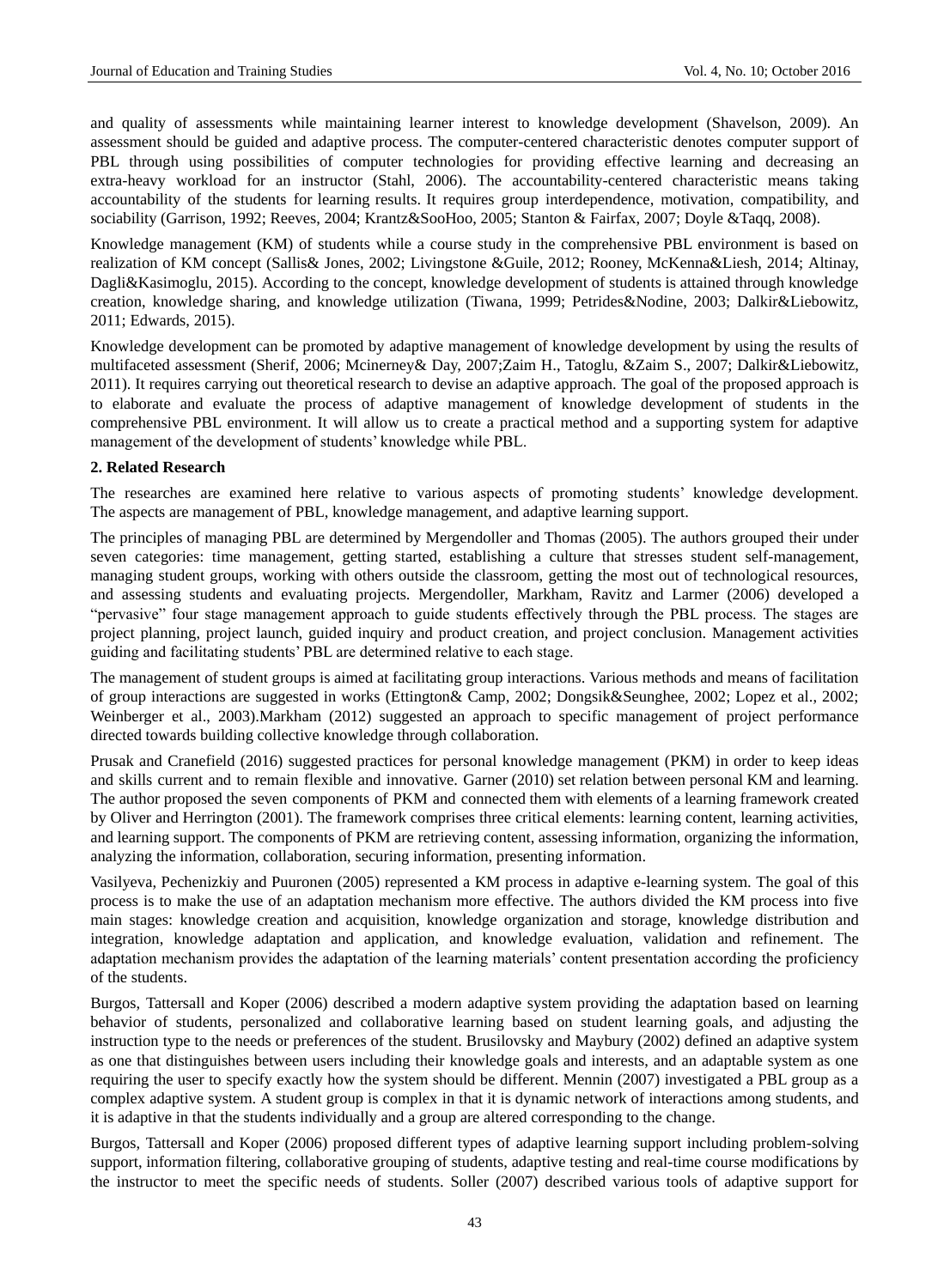collaborative learning to conduce interactions, motivation for knowledge sharing, and collaboration management. Brusilovsky and Peylo (2003) considered adaptive collaboration support providing an interactive support of a collaboration process assisting an individual student in solving a problem, and adaptive group formation using knowledge about collaborating peers.

Aguilar and Kaijiri (2007) developed an adaptive computer-based assessment system, which provides initial, formative, and summative assessments. The system generates questions adapted to the learners' knowledge. Lazarinis, Green and Pearson (2010) proposed computerized adaptive testing system, which adapts based on student performance, instructional goals, and test participants existing knowledge of the subject matter. The authors provided examples where instructors set different adaptive assessments for various scenarios. Papanastasiou (2014) defined adaptive assessment as one that is specific for each student and takes into account that student's previous performance, thus making it more accurate in terms of individual ability.

The publications discussed above indicate that no an adaptive approach exists to managing knowledge development in the comprehensive PBL environment. The proposed adaptive approach to managing knowledge development is aimed at promoting effective development of student knowledge due to: detailed planning knowledge development of students, creating and applying a mechanism for adaptive management of the development of students' knowledge, realizing subject study through two-stage PBL process, and inducing, guiding, and facilitating knowledge development.

#### **3. The Adaptive Approach to Managing the Development of Students' Knowledge**

The goal of the approach is to intensify subject study through guiding, inducing, and facilitating the development of students' knowledge in the comprehensive PBL environment. The adaptive management of knowledge development is aimed at knowledge creation, knowledge sharing, and knowledge utilization. It comprises adaptive self-formation of knowledge-heterogeneous collaborative groups of students, adaptation of an instructor's assessments to knowledge dynamics of individual students and collaborative groups, adaptive choice of the projects of suitable complexity for the collaborative groups, dynamic choice of control tests for monitoring and assessing individual students, and adjustment of an instructor's control questions to complexity levels of the projects performed by the collaborative groups.

Adaptive management of the development of students' knowledge is realized while the two- stage PBL. The purpose of the first stage is promoting creation of knowledge relevant to subject, and fostering adoption of specificity of the comprehensive PBL environment while performing a sample-project by each student of the class. The purpose of the second stage is promoting the development of students' knowledge through knowledge sharing and knowledge utilization while performance of projects by collaborative groups.

The approach intends consistent performance of the determined steps.

Step1. Planning the development of students' knowledge

The aim is preparing instructional material needed for adaptive management of the development of students' knowledge while realizing a two- stage process of the PBL learning.

At first, a subject specification taking into account the requirements for a student is created. After studying a subject, a student should know its concepts, get results by applying theoretical knowledge, explain cause-and-effect relationships, and make creative decisions. The specification involves list the subject topics and an aggregate of knowledge components representing subject-relevant knowledge. A knowledge component corresponds with a topic. A knowledge component includes the sub-components know-what  $(k<sup>1</sup>)$ , know-how  $(k<sup>2</sup>)$ , know-why  $(k<sup>3</sup>)$ , and care-why  $(k<sup>4</sup>)$ corresponding with the aforementioned knowledge levels. Hence, the knowledge component relevant to j topic is  $K_i=$  $\langle k_j^1, k_j^2, k_j^3, k_j^4 \rangle$ , where j=1,..., n; n is the quantity of subject topics.

Next, correspondence between a subject and a sample-project regarding the required knowledge is determined. Knowledge needed for performance of the sample-project (sample project-relevant knowledge) should be equal to subject-relevant knowledge. A set of project tasks corresponds with a set of subject topics. It means that one task or some tasks of a sample-project should correspond to each subject topic. Task-relevant knowledge (it is knowledge needed for performance of a task) is defined depending on the quantity of the tasks corresponding with the topic. The order of performing project tasks is conformed to the order of teaching subject topics.

Then, the initial assessments of students' knowledge regarding different sub-components of knowledge are set. The more initial assessments are set for know what and know-how sub-components for inducing students to subject study. Assessments of students' knowledge regarding the sample-project tasks are determined by splitting the initial assessments.

At last, a specification of the projects of different complexity levels is created. They are intended for performance by student collaborative groups. The more complicated project requires more higher-order knowledge represented by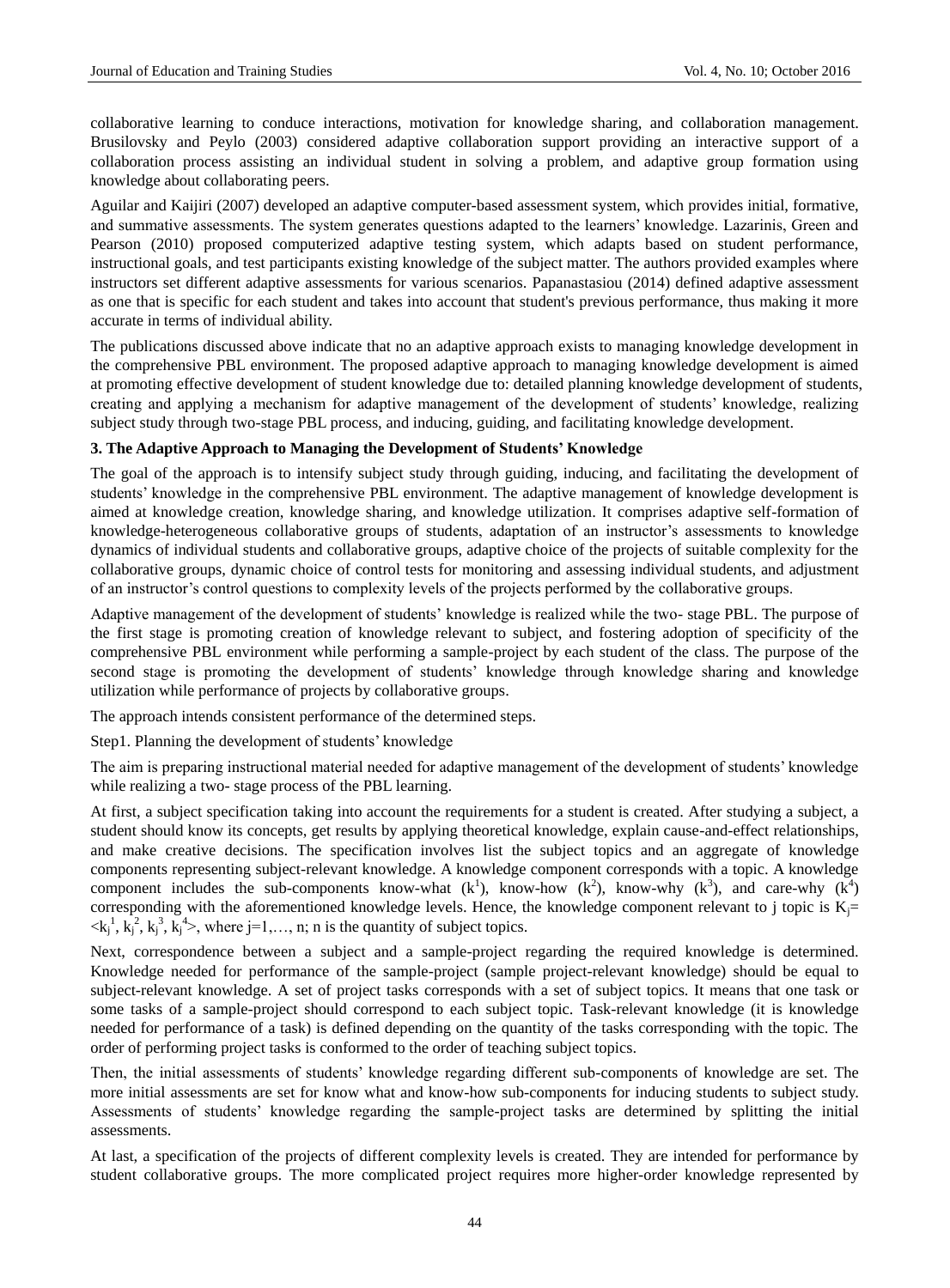know-why, and care-why components for its performance. **C**ontrol tests for examination of students' knowledge after completion of the sample-project and the group projects are prepared.

Example1.There are five subject topics. Hence, subject-relevant knowledge is represented by five knowledge components. Two project tasks correspond with the first subject topic. One project task corresponds with each of other subject topics.

The initial assessment for studying of a subject is 100%.The initial assessments for studying of a subject regarding knowledge sub-components are a result of splitting the subject assessment. They are represented in Table 1.

Table 1. The initial assessments for studying of a subject

| The knowledge sub-components | Assessments % |
|------------------------------|---------------|
| know-what $(k^1)$            | 30            |
| know-how $(k^2)$             | 40            |
| know-why $(k^3)$             | 20            |
| care-why $(k^4)$             | 10            |

Since the subject contains five subject topics, the fixed assessments of topic-relevant knowledge of a student regarding the knowledge sub-components are equal to 6%, 8%, 4%, and 2%, accordingly. If one task of a sample-project corresponds with one subject topic, then fixed assessments of task-relevant knowledge regarding the knowledge subcomponents are equal to 6%, 8%, 4%, and 2%, accordingly. Since, two project tasks correspond with the first subject topic, fixed assessments of task-relevant knowledge each of tasks are equal to 3%, 4%, 2%, and 1%, accordingly.

Correspondence between the project complexity level and the range of cumulative knowledge assessments of students from a potential collaborative group (a group includes three students) is represented by Table 2.

Table 2. Correspondence between the project complexity levels and the assessment ranges

| The project complexity level | The assessment range |
|------------------------------|----------------------|
|                              | 150-200              |
|                              | 201-250              |
|                              | 251-300              |

Step 2. KM of students by teaching the subject

The aim is realizing and assessing the KM process by teaching the subject in the PBL environment. Teaching the subject consists in submitting the subject matter while work on the sample-project every student of a study group and guiding project performance to promote adoption of specificity of the comprehensive PBL environment. The subject matter is submitted in synchrony with the performance of the sample project tasks since each subject topic corresponds to one or more of these tasks.

An instructor assesses a student's knowledge after completion of the sample-project through control questions regarding the various knowledge sub-components. Correct answers of a student at a certain knowledge sub-component indicate that he has acquired knowledge at this sub-component. That means that a student has met the initial assessment set for this sub-component. If answers of a student are not entirely correct then the corresponding assessment is marked. Lastly the sum of formative assessments of each student's knowledge for all knowledge components is calculated and that is his (her) total formative assessment of knowledge.

Example 2. The formative assessments of the knowledge built by students while performance of the sample-project is represented in Table3. Row names correspond to the knowledge sub-components regarding the project tasks. Lower and upper indices denote numbers of the tasks and the knowledge sub-components, accordingly. Initial assessments of the knowledge sub-components are shown. Column names correspond to student IDs. Knowledge regarding a certain sub-component built by a student is marked at the intersection of a row and a column.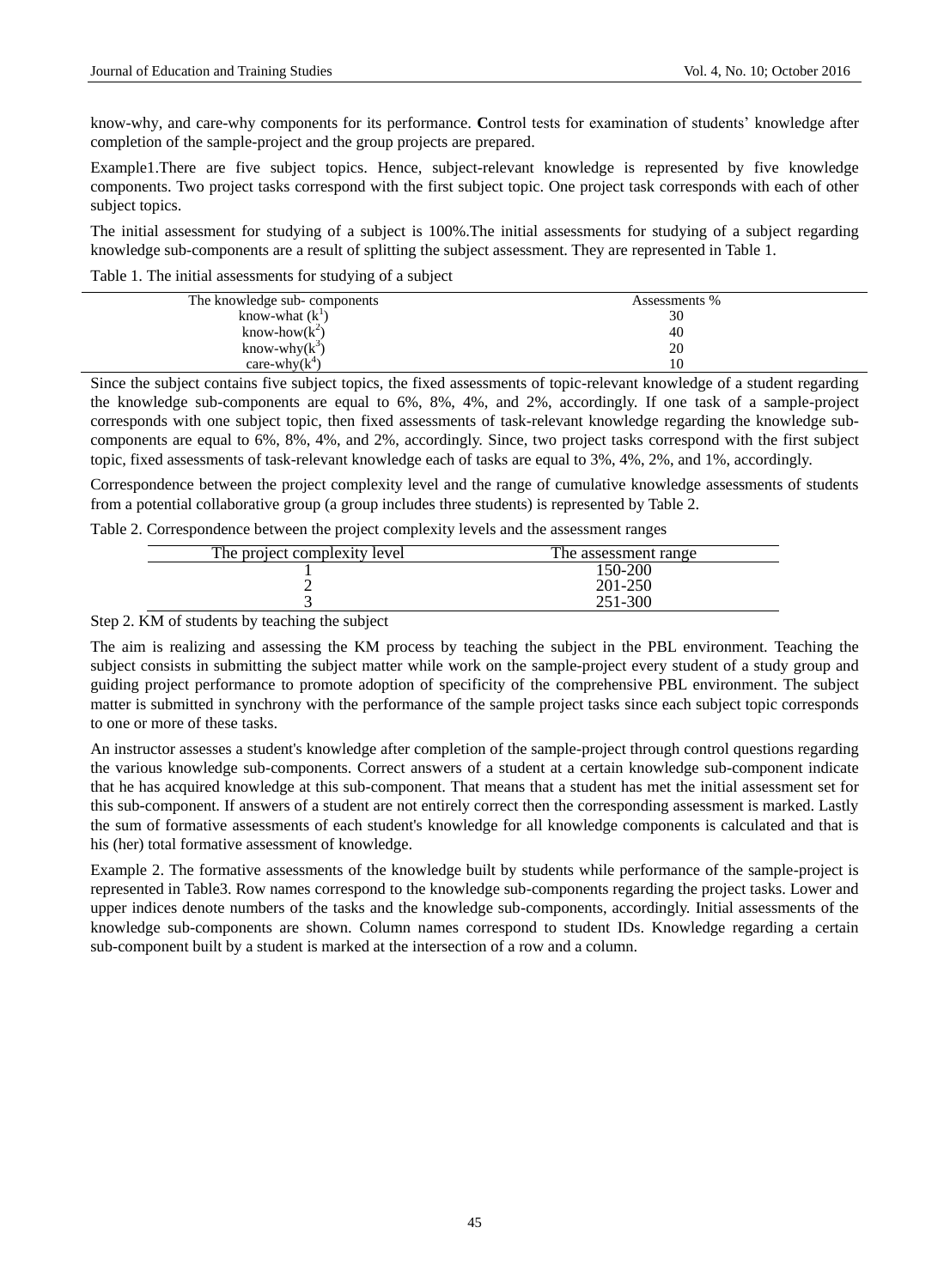| The            | The initial                             | The formative assessments of the students' knowledge |       |                |                |                |               |
|----------------|-----------------------------------------|------------------------------------------------------|-------|----------------|----------------|----------------|---------------|
| sample-project | assessments of                          |                                                      |       |                |                |                |               |
| tasks          | knowledge                               | $S_1$                                                | $S_2$ | $S_3$          | $S_4$          | $S_5$          | $S_6$         |
|                | sub-components                          |                                                      |       |                |                |                |               |
|                | $K_{11}^{1}(3%)$                        |                                                      |       | 3              |                |                |               |
| Z1             | $K_{11}^{2}(4%)$                        |                                                      |       | $\overline{2}$ | $\mathcal{D}$  |                | $\frac{2}{2}$ |
|                | $K_{11}^{11}$ (2%)<br>$K_{11}^{4}(1\%)$ |                                                      |       | 0.5            |                | 0.5            |               |
|                |                                         | 0.5                                                  |       |                |                | 0.5            | 0.5           |
|                | $K_{12}^{1}(3%)$                        |                                                      |       |                |                | $\overline{c}$ |               |
| Z2             | $\overline{K_{12}}^2(4\%)$              |                                                      |       | $\overline{2}$ |                | $\overline{2}$ |               |
|                | $K_{12}^{123}$ (2%)                     |                                                      |       | 0.5            |                | 0.5            |               |
|                | $K_{12}^{12}(1%)$                       | 0.5                                                  |       |                |                | 0.5            | 0.5           |
|                | $K_3^{\text{-}1}(6\%)$                  |                                                      |       |                |                |                |               |
| Z <sub>3</sub> | $\mathrm{K}_3^2(8\%)$                   |                                                      |       |                |                |                |               |
|                | $K_3^3(4%)$                             |                                                      |       |                |                |                |               |
|                | $K_3^{\{4}(2\%)$                        |                                                      |       |                |                |                |               |
|                | $(6\%)$<br>$K_4^{-1}$                   |                                                      |       |                |                |                |               |
| Z4             | $(8\%)$<br>$K_4{}^2$                    |                                                      |       |                |                |                |               |
|                | (4%)<br>$K_{4}^{3}$                     |                                                      |       |                |                |                |               |
|                | $K_4$<br>$(2\%)$                        |                                                      |       |                |                |                |               |
|                | $K_5^{\perp}(6\%)$                      |                                                      |       |                |                |                |               |
| Z <sub>5</sub> | $K_5^2(8\%)$                            |                                                      |       |                | h              |                |               |
|                | $K_5^3(4\%)$                            |                                                      |       |                |                |                |               |
|                | $K_5^4$<br>$(2\%)$                      |                                                      |       |                | $\overline{2}$ |                |               |
|                | (6%)<br>$K_6$                           |                                                      |       |                | 6              |                |               |
| Z <sub>6</sub> | $K_6^2$<br>$(8\%)$                      |                                                      |       |                |                |                |               |
|                | $K_6^3(4%)$                             |                                                      |       |                |                |                |               |
|                | $K_6^{\,4}(2\%)$                        |                                                      |       |                |                |                |               |

The formative assessments of the students' knowledge regarding the knowledge sub-components are represented by Table 4. The last row of Table4 contains the total formative assessments of student knowledge.

| Table 4. The formative assessments of the students' knowledge regarding knowledge sub-components |  |
|--------------------------------------------------------------------------------------------------|--|
|--------------------------------------------------------------------------------------------------|--|

| The knowledge       | The formative assessments of the students' knowledge |  |    |
|---------------------|------------------------------------------------------|--|----|
| sub-components      |                                                      |  |    |
| know-what           |                                                      |  |    |
| know-how            |                                                      |  |    |
| know-why            |                                                      |  |    |
| care-why            |                                                      |  |    |
| The total formative |                                                      |  | hh |
| assessments         |                                                      |  |    |

Step 3. Sustaining self-formation of collaborative groups

The aim is sustaining self-forming knowledge heterogeneous collaborative groups through taking accountability of students for results of performing project tasks. Self-forming collaborative groups is sustained by instructor requirements. The requirements induce students for knowledge development through collaborative interactions while performance of group projects.

The requirements are:

 Maximal allowed quantity of students in a collaborative group is fixed. It conduces to intra-group interactions fostering knowledge transfer.

 One member of a collaborative group is accountable for performing a project task. It creates personal accountability of students for qualitative and timely performance of the tasks.

 A student may be accountable for performing fixed quantity of the project tasks corresponding with different subject topics. It provides sharing and diversity accountability.

- Taking into account personal characteristics of students. It enables compatibility of students.
- The students of a collaborative group participate in performance of all project tasks. It encourages intensive collaboration of students.

Self-forming knowledge heterogeneous collaborative groups involves self-evaluation of the students and coordination of self-evaluation outcomes with taking into account the requirements.

A student realizes self-evaluation of his (her) willingness and desire to take accountability for results of performance of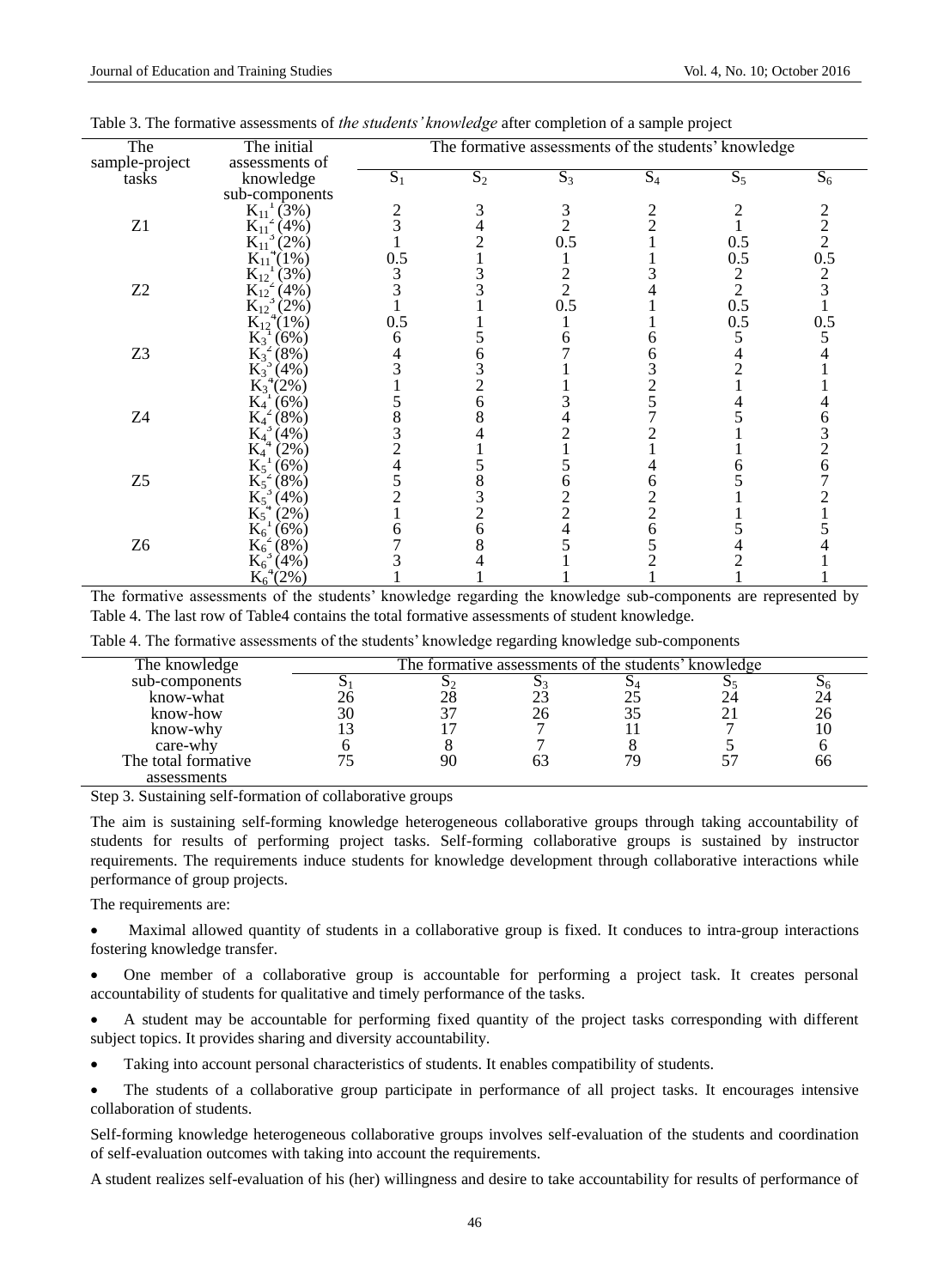determined project tasks. The willingness to be accountable is resulted by holding knowledge needed for performance of a task. The desire to take accountability is caused by the determined requirements.

A table reflecting results of self-evaluation of the willingness and the desire of students to take accountability for project task performance can be created. The rows of the table correspond to the students. The columns of the table correspond to the subject topics and the project tasks that should be performed. Intersection of a row and a column contains result of self-evaluation. The intersection is marked by symbol "A", if a student is willing and desiring to take accountability for result of performing a task.

Example 3. A sequence of the tasks  $z_1, z_2, \ldots, z_6$  of the group project is determined. The task number reflects the priority of its performance. A study group contains 6 students. Maximal allowed quantity of students in the collaborative group is equal to three. Then, the quantity of collaborative groups must be equal to two. Each student should be accountable for performing two project tasks. The self-evaluation outcomes are presented by Table 5. Thus, the student  $s_1$  makes decision to take accountability for the results of performing the tasks  $z_1$  and  $z_3$ , corresponding with the first and the second subject topic, accordingly.

|                | The subject topics and project tasks |       |  |    |  |       |
|----------------|--------------------------------------|-------|--|----|--|-------|
| The students   |                                      |       |  |    |  |       |
|                |                                      | $Z_2$ |  | ZΔ |  | $Z_6$ |
| S <sub>1</sub> |                                      |       |  |    |  |       |
| S <sub>2</sub> |                                      |       |  |    |  |       |
| S3             |                                      |       |  |    |  |       |
| S <sub>4</sub> |                                      |       |  |    |  |       |
| $S_{5}$        |                                      |       |  |    |  |       |
| 56             |                                      |       |  |    |  |       |

Table 5.The **s**elf-evaluation outcomes

The table containing the self-assessment outcomes is manifested. The objective of manifestation is to foster coordination of taken accountability of students for the results of performing the project tasks so to complete self-forming collaborative groups.

Coordination is realized through discussion of students with participation of an instructor. During discussion, every student compares tasks for which he would be accountable with those tasks chosen by peers and the performance of which they would be accountable. The aim of comparison is to form collaborative groups for performing the tasks through coordination of result-based personal accountability of students.

The tasks selected earlier by a student can be replaced by other tasks due to coordination with peers. If some students want to be accountable for performing the same task, despite coordination of their outcomes, then the instructor determines the student who should be accountable for the result.

If there is not a student who shows desire to take accountability for performing a task, the instructor delegates accountability to the most suitable student. Hence, forming heterogeneous collaborative groups leading to the building complete accountability of students for results of performing all project tasks through compared analysis of students' choices is realized.

Example 4.Students  $s_1$  and  $s_2$  are incompatible. It allows forming the composition versions of collaborative groups. The composition versions and result their analysis based on data from Table5 are represented by Table 6.

| The<br>collaborative<br>groups | The composition<br>οf<br>versions<br>collaborative<br>groups | Taken accountability<br>for task performance          | Lack<br>ΟÌ<br>accountability for<br>task performance | for<br>Competition<br>taking<br>accountability |
|--------------------------------|--------------------------------------------------------------|-------------------------------------------------------|------------------------------------------------------|------------------------------------------------|
| The first                      | $\langle S_1, S_3, S_4 \rangle$                              | $Z_1Z_3$<br>$Z_3Z_5$<br>Z <sub>2</sub> Z <sub>5</sub> | $Z_4Z_6$                                             | $Z_3Z_5$                                       |
| collaborative                  | $\langle S_1, S_3, S_5 \rangle$                              | $Z_1Z_3$<br>$Z_3Z_5$<br>$Z_2Z_4$                      | $Z_6$                                                | Z <sub>3</sub>                                 |
| group                          | $\langle S_1, S_3, S_6 \rangle$                              | $Z_1Z_3$<br>$Z_3Z_5$<br>$Z_4Z_6$                      | $Z_2$                                                | Z <sub>3</sub>                                 |
| The second                     | $\langle S_2, S_5, S_6 \rangle$                              | $Z_2Z_4$<br>$Z_4Z_6$<br>$Z_1Z_3$                      | $Z_5$                                                | $Z_4$                                          |
| collaborative                  | $\langle S_2, S_4, S_5 \rangle$                              | $Z_2Z_4$<br>$Z_1Z_3$<br>$Z_2Z_5$                      | $Z_6$                                                | $z_2$                                          |
| group                          | $\langle S_2, S_4, S_6 \rangle$                              | $Z_2Z_5$<br>$Z_1Z_3$<br>$Z_4Z_6$                      |                                                      |                                                |

Table 6. Analysis of the collaborative group versions

Analysis of the possible composition versions of first collaborative group allows to conclude that the most preferable versions are  $\langle s_1, s_3, s_5 \rangle$  and  $\langle s_1, s_3, s_6 \rangle$  since there are lack of accountability for performance of a single task and competition for taking accountability for a single task for each of these versions.

If the composition version  $\langle s_1, s_3, s_5 \rangle$  of the first collaborative group is chosen then second collaborative group includes the students  $s_2$ ,  $s_4$ , and  $s_6$ . If the composition version  $\langle s_1, s_3, s_6 \rangle$  the first group is chosen then second collaborative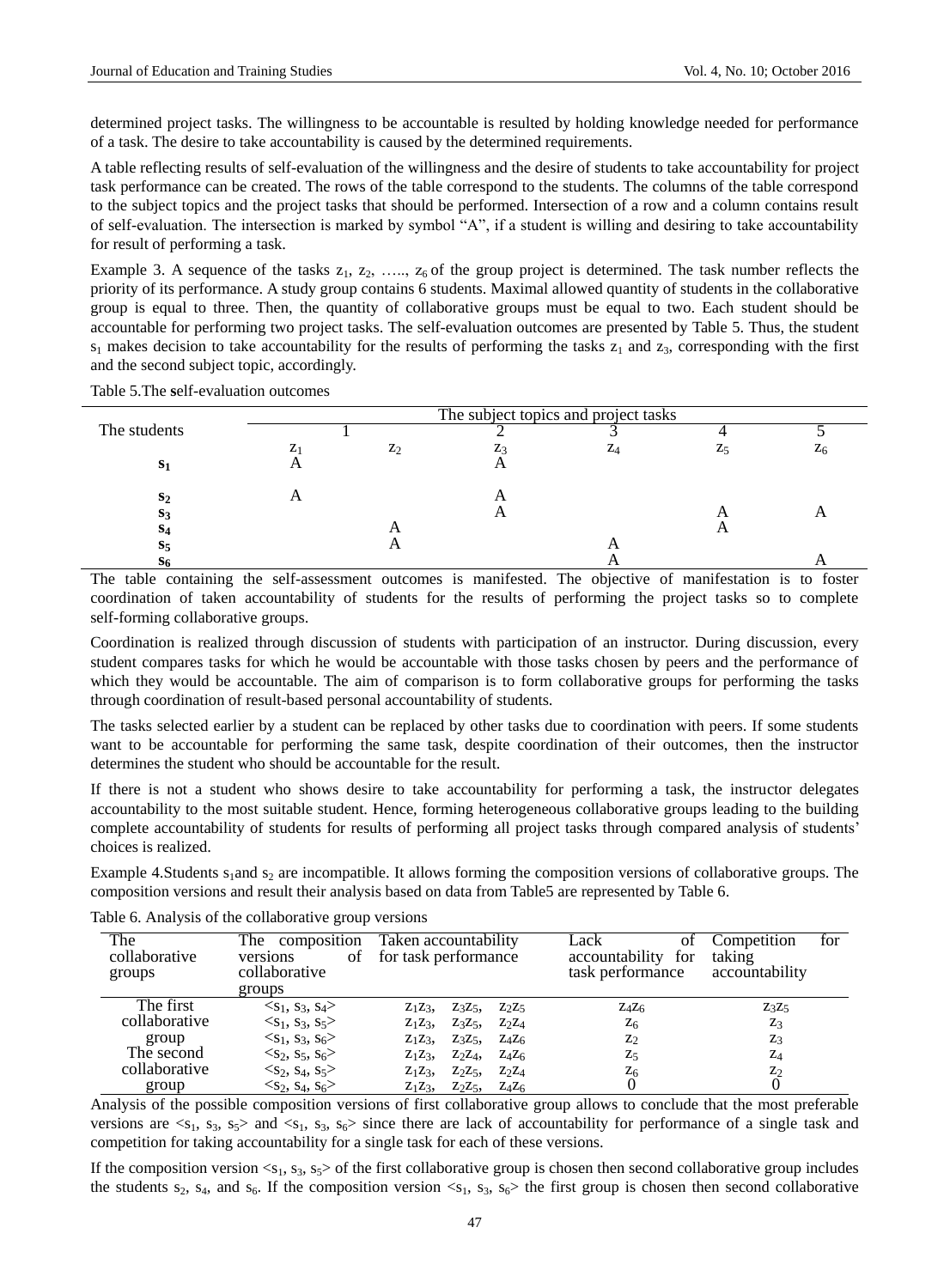group includes the students  $s_2$ ,  $s_4$ , and  $s_5$ . Analysis of the composition versions (Table 6) of the second collaborative group allows concluding that the composition version  $\langle s_2, s_4, s_6 \rangle$  is the most preferable. It determines choice of first collaborative group. Hence, the formed collaborative groups are  $\langle s_1, s_3, s_5 \rangle$  and  $\langle s_2, s_4, s_6 \rangle$ .

Yet, the students  $s_1$  and the  $s_3$  from the first collaborative group are competing for taking accountability for performing task  $z_3$  and there is lack of accountability for performance of the task  $z_6$  (Table 6). Coordination their self-assessment outcomes through discussion with the participation of an instructor is realized. As a result of coordination, the student  $s_3$ takes accountability for result of performing the task  $z_6$  instead of the task  $z_3$ . The accountability outcomes of the students of the formed collaborative groups are represented by Table 7. The accountability outcomes satisfy the above mentioned requirements.

|                            |                | The subject topics and project tasks |       |       |       |       |                |
|----------------------------|----------------|--------------------------------------|-------|-------|-------|-------|----------------|
| The collaborative          | The students   |                                      |       |       |       |       |                |
| groups                     |                | $Z_1$                                | $Z_2$ | $Z_3$ | $Z_4$ | $Z_5$ | $Z_6$          |
| The first<br>collaborative | S <sub>1</sub> | A                                    |       |       |       |       |                |
| groups                     | $S_3$          |                                      |       |       |       | A     | $\overline{A}$ |
|                            | $S_5$          |                                      | A     |       | A     |       |                |
| The second                 | S <sub>2</sub> | A                                    |       |       |       |       |                |
| collaborative              | S <sub>4</sub> |                                      | A     |       |       | A     |                |
| groups                     | S <sub>6</sub> |                                      |       |       | А     |       |                |

Table 7. The accountability outcomes of the collaborative groups' students

Step 4. Guiding collaborative performance of group projects

The aim is assigning projects for collaborative groups and setting adaptive assessments of knowledge for collaborative groups and individual students.

Assigning a project for a collaborative group is resulted by choice of a project of suitable complexity level through comparison between complexity levels of the projects and the total formative assessments of the groups' knowledge. Formative knowledge assessment of the collaborative group is calculated as sum of the formative knowledge assessments received by students of the group. The project of higher complexity level is assigned for the collaborative group having the more formative assessment.

Example 5.On the basis of data from Table 4, the total formative knowledge assessments of the first and the second collaborative groups are 195, and 235, accordingly. Then, the projects of the first and second complexity levels are assigned for the first and the second collaborative groups, accordingly (Table 2).

Since at the second stage of PBL the instructor's main attention is devoted to developing higher order knowledge, adaptive assessments of student knowledge regarding know-why and care-why levels should be more than adaptive assessments regarding know –what and know-how levels.

The adaptive knowledge assessment of the collaborative group is set by taking into account of its total formative assessment. According to that, the more adaptive assessment of knowledge regarding know-why and care-why sub-components is set for the collaborative group having the more total formative assessment of knowledge.

Example 6.An adaptive assessment of knowledge regarding the knowledge component is set equal to 100%.The total formative assessments of knowledge of the first and the second collaborative groups are 195, and 235, accordingly (Example 5). Consequently, the more adaptive assessment of both know-why and care-why sub-components is set for second group. The adaptive assessments of the collaborative groups regarding the knowledge sub-component couples are represented by Table 8.

|  | Table 8. The adaptive assessments of the collaborative groups |  |  |  |
|--|---------------------------------------------------------------|--|--|--|
|--|---------------------------------------------------------------|--|--|--|

| The knowledge sub-components | The adaptive assessments of the | The adaptive assessments of |
|------------------------------|---------------------------------|-----------------------------|
|                              | first group                     | the second group            |
| know-what and know-how       |                                 |                             |
| know-why and care-why        | hU.                             |                             |

Knowledge dynamics of the collaborative groups after completion of the sample project is determined through a coefficient of knowledge development by formula:

$$
\delta(k_j) = (g(k_j) - g^{b}(k_j)) / g^{b}(k_j) \quad , \qquad -1 < \delta(k_j) \le 0 \tag{1}
$$

where

 $g(k_j)$  is a formative assessment of a collaborative group regarding k<sub>j</sub>knowledge sub-component, j=1,2, 3, 4 g<sup>b</sup>(k<sub>j</sub>) is a basic(an initial) assessment of a group regarding  $k_i$  sub-component.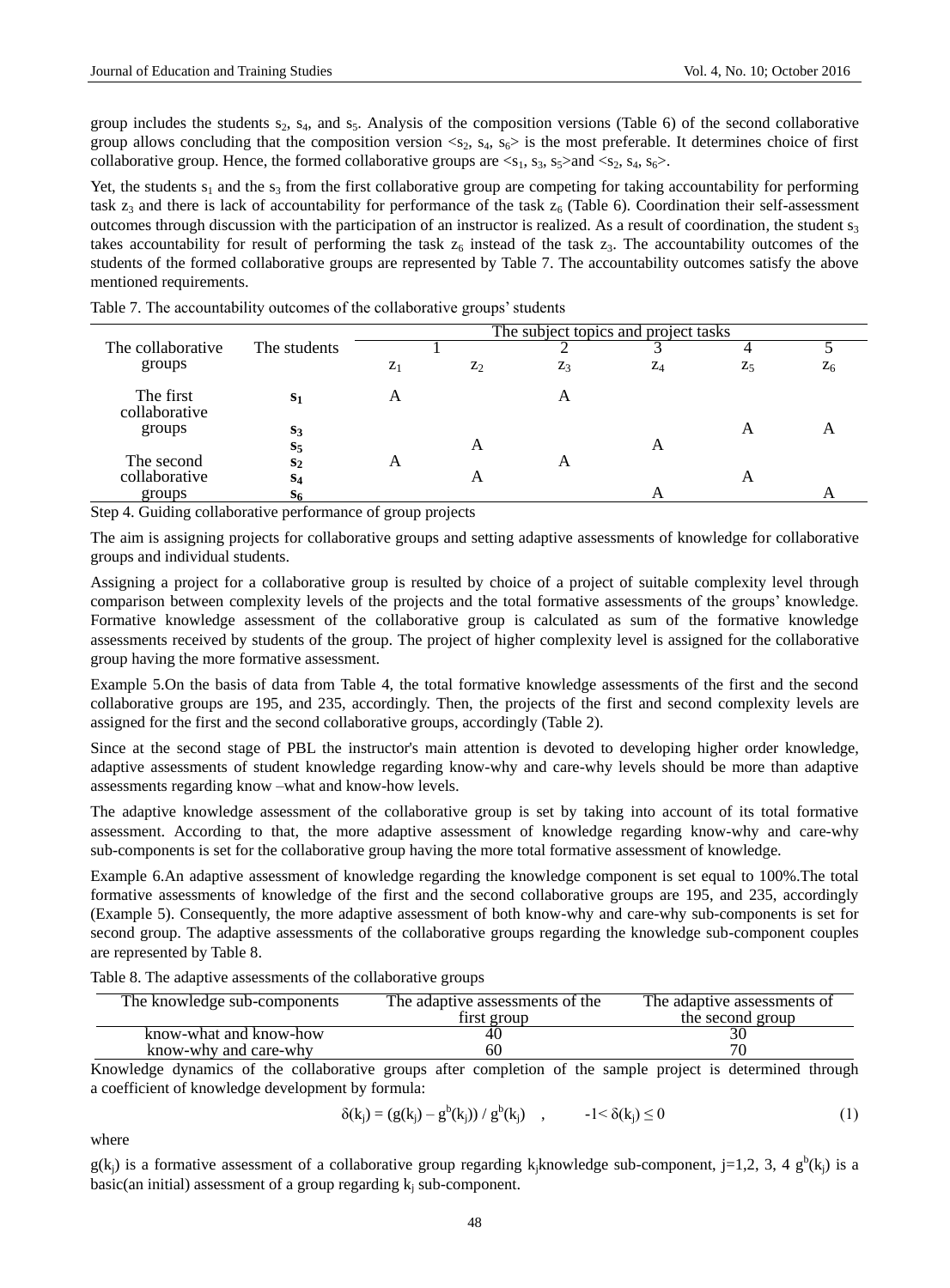If the value of the knowledge development coefficient of a group regarding some sub-component is lower, then its adaptive knowledge assessment regarding this sub-component should be more.

Example7. The initial group assessments regarding know-what, know-how, know-why, and care-why knowledge sub-components are 90, 120, 60, and 30, accordingly (Table 1).

The formative assessments of the first collaborative group regarding know-what, know-how, know-why, and care-why sub-components are 73, 77, 27, and18, accordingly (Table 4). Similarly, the formative assessments of the second collaborative group regarding the knowledge sub-components are 77, 98, 38, and 22, accordingly.

The values of the knowledge development coefficient regarding the knowledge sub-components determined by formula (1) are represented by Table 9.

| The name of         | Thevalues of the knowledge development coefficient regarding sub-components |          |          |          |
|---------------------|-----------------------------------------------------------------------------|----------|----------|----------|
| collaborative group | know-what                                                                   | know-how | know-why | care-why |
| The first group     | $-0.19$                                                                     | $-0.36$  | $-0.55$  | $-0.40$  |
| The second group    | $-0.14$                                                                     | $-0.18$  | $-0.37$  | $-0.60$  |

Table 9. The values of the knowledge development coefficient

The adaptive knowledge assessments of individual students are set by differentiation of the adaptive knowledge assessments of the corresponding collaborative groups with taking into account the values of the knowledge development coefficient. It motivates students to gain lacking knowledge through collaborative work on a group project.

The value of the knowledge development coefficient for first collaborative group regarding know-what sub-component is higher than the coefficient value regarding know-how sub-component. Hence, the adaptive knowledge assessment regarding know-what sub-component should be less than the adaptive assessment regarding know-how sub-component for students from this collaborative group. The value of the knowledge development coefficient regarding care-why sub-component is higher than the coefficient value regarding know-why sub-component. Consequently, the adaptive knowledge assessment regarding care-why sub-component should be less than the adaptive assessment regarding know-why sub-component.

The adaptive assessments of knowledge for students of the second collaborative group are set on the basis of similar reasoning. Difference of the adaptive assessments is determined proportionally by difference of the values of knowledge development coefficient. The adaptive knowledge assessments of students are represented by Table 10.

Table 10. The adaptive knowledge assessments of the collaborative group students

| The knowledge sub-components | The adaptive assessments of students |                  |  |  |
|------------------------------|--------------------------------------|------------------|--|--|
|                              | the first group                      | the second group |  |  |
| know-what                    |                                      |                  |  |  |
| know-how                     | 26                                   |                  |  |  |
| know-why                     | 35                                   | ^¬<br>ا ت        |  |  |
| care-why                     |                                      | 43               |  |  |

Step5. Assessing student knowledge after completion of the group projects

The aim is assessment of the knowledge gained by each student after completion of the group projects. Assessment is realized by an instructor through the control tests of different complexity regarding the various knowledge components**.** A student who passes the control tests is considered to have mastered the corresponding knowledge. Then assessment of a student equals the adaptive assessment as set for the student from a collaborative group. If a student doesn't answer the control tests correctly or completely, then the corresponding assessment is marked.

Example8.Assessments of students regarding knowledge sub-components received after completion of the group projects are represented by Table 11. The total knowledge assessments of students (regarding knowledge component) are shown in the last row of the Table 11.

Table 11. The student assessments after completion of the group projects

| The adaptive knowledge assessments    | The<br>knowledge         |       |                                          | The adaptive knowledge assessments | The                   |     | knowledge |
|---------------------------------------|--------------------------|-------|------------------------------------------|------------------------------------|-----------------------|-----|-----------|
| of the first group students regarding | assessments of the first |       | of<br>second<br>students<br>the<br>group | assessments                        | of                    | the |           |
| knowledge sub-components              | group students           |       |                                          | regarding knowledge sub-components | second group students |     |           |
|                                       | $S_1$                    | $S_3$ | $S_5$                                    |                                    | $S_2$                 | Đл  | $S_6$     |
| $know$ -what $(14)$                   | 13                       | 10    | 11                                       | $know$ -what $(13)$                | 13                    | 12  | 11        |
| $know-how(26)$                        | 25                       | 23    | 22                                       | $know-how(17)$                     | 16                    | 15  | 14        |
| $know-why(35)$                        | 31                       | 28    | 27                                       | $know-why(27)$                     | 24                    | 18  | 17        |
| care-why $(25)$                       | 22                       | 18    | 15                                       | care-why $(43)$                    | 42                    | 40  | 38        |
| The total knowledge assessments       | 91                       | 79    | 75                                       | The total knowledge assessments    | 95                    | 85  | 80        |

Step6. Evaluating the development of students' knowledge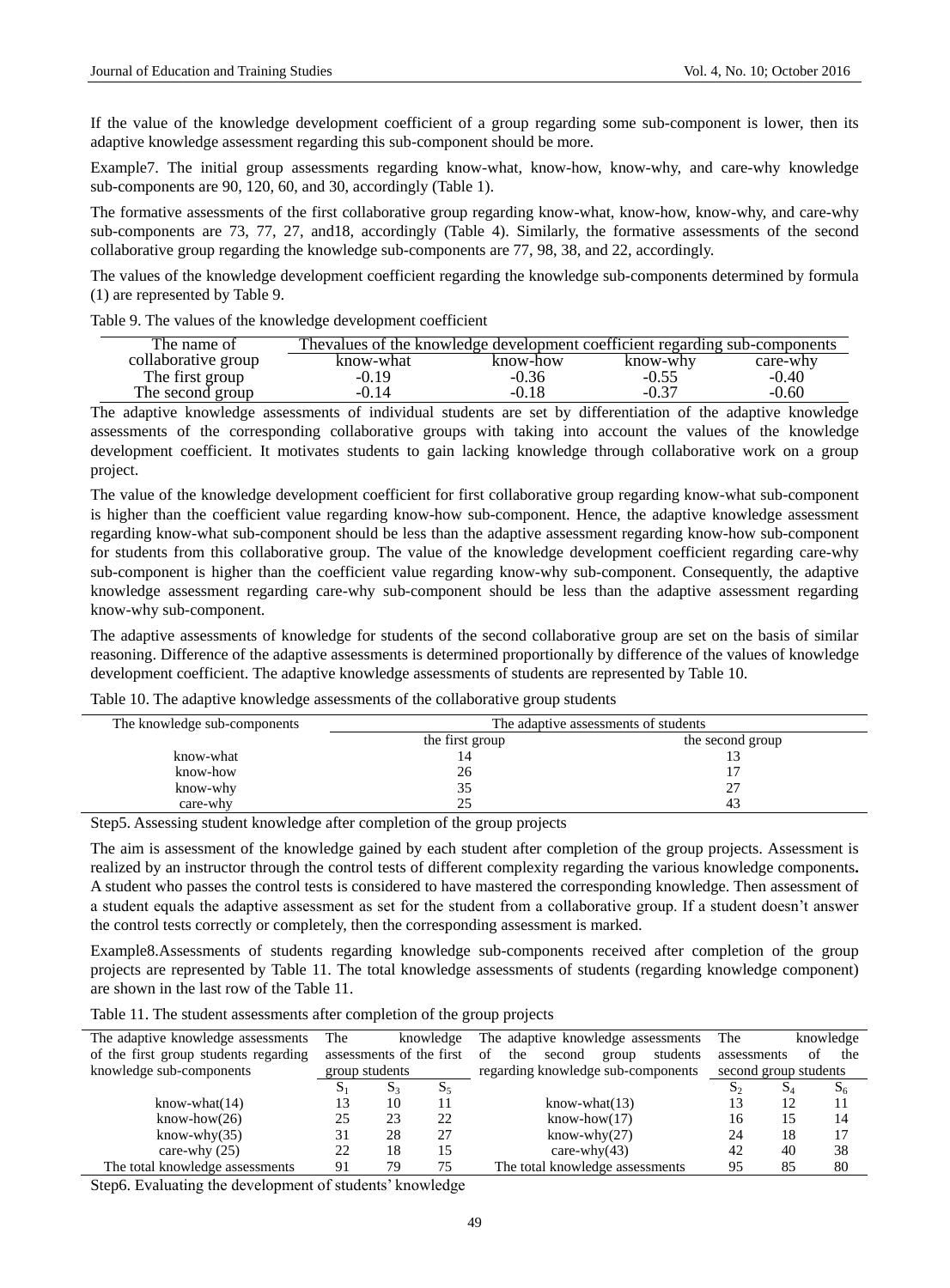The aim is to evaluate of knowledge dynamics resulted by adaptive KM of students**.** Evaluation of knowledge dynamics is realized by comparison of the values of knowledge development coefficient calculated on the basis of knowledge assessments after completion of first and second stages of PBL.

The values of knowledge development coefficient of students are calculated by using a formula:

$$
\mu(k_i) = (g(k_i) - g^b(k_i)) / g^b(k_i), \qquad -1 < \mu(k_i) \le 0 \tag{2}
$$

where

 $\mu(k_i)$  is a knowledge development coefficient of a student regarding  $k_i$  sub-component;

 $g(k_i)$  is knowledge assessment of a student regarding k<sub>i</sub>sub-component;

 $g^b$ (k<sub>j</sub>) is basic assessment of student knowledge regarding k<sub>j</sub> sub-component.

Example9.The basic (initial) assessment of student knowledge regarding know-what sub-component is 30% (Table1). The formative knowledge assessment of student  $s_1$  regarding this sub-component received after completion of first stage of PBL is 26% (Table4). Then, the value of knowledge development coefficient of student  $s_1$  regarding know-what sub-component calculated by formula (2) equals -0.13.The basic (adaptive) knowledge assessment of student s<sub>1</sub>regarding know-what sub-component is 14% (Table10). The knowledge assessment of student s<sub>1</sub> regarding this sub-component received after completion of second stage of PBL is 12% (Table11). Then, the value of coefficient of knowledge development in student s<sub>1</sub> regarding know-what sub-component calculated by formula (2) equals -0.07.

The basic assessment of student knowledge regarding knowledge component is 100% (Table1and Example 6). Then, the basic knowledge assessment of group involving three students regarding knowledge component is 300%.

The total formative knowledge assessments of the first and the second collaborative groups after completion of the first PBL stage are 195, and 235, accordingly (Example 5). Hence, the values of knowledge development coefficient of the first and the second collaborative groups are -0.35 and -0.21, accordingly. The values are calculated by formula (1).

The total knowledge assessments of the first and the second collaborative groups after completion of the second PBL stage determined on the basis of data from Table11 are 245, and 260, accordingly. Hence, the values of coefficient of knowledge development of the first and the second collaborative groups calculated by formula (1) equals -0.18 and -0.13, accordingly.

The calculated values of coefficient of knowledge development in students regarding knowledge sub-components are represented by Table 12.

|                          |                                 |         | The values of the knowledge development coefficient |         |          |                  |         |  |
|--------------------------|---------------------------------|---------|-----------------------------------------------------|---------|----------|------------------|---------|--|
| The name of PBL<br>stage | The knowledge<br>sub-components |         | The first group                                     |         |          | The second group |         |  |
|                          |                                 | $S_1$   | $S_3$                                               | $S_5$   | $S_2$    | $S_4$            | $S_6$   |  |
|                          | know-what                       | $-0.13$ | $-0.23$                                             | $-0.20$ | $-0.07$  | $-0.17$          | $-0.20$ |  |
| The first PBL stage      | know-how                        | $-0.25$ | $-0.35$                                             | $-0.48$ | $-0.08$  | $-0.13$          | $-0.35$ |  |
|                          | know-why                        | $-035$  | $-0.65$                                             | $-0.65$ | $-0.15$  | $-0.45$          | $-0.50$ |  |
|                          | care-why                        | $-0.40$ | $-0.30$                                             | $-0.50$ | $-0.20$  | $-0.20$          | $-0.40$ |  |
| The second PBL stage     | know-what                       | $-0.07$ | $-0.29$                                             | $-0.21$ | $\Omega$ | $-0.08$          | $-0.15$ |  |
|                          | know-how                        | $-0.04$ | $-0.12$                                             | $-0.15$ | $-0.06$  | $-0.12$          | $-0.18$ |  |
|                          | know-why                        | $-0.11$ | $-0.20$                                             | $-0.23$ | $-0.11$  | $-0.33$          | $-0.37$ |  |
|                          | care-why                        | $-0.12$ | $-0.28$                                             | $-0.40$ | $-0.02$  | $-0.07$          | $-0.11$ |  |

Table 12. The values of the knowledge development coefficient

## **4. Analysis of Knowledge Development Management**

Analysis of data from Table12 reveals the development of students' knowledge of the first and second collaborative groups regarding all the knowledge sub-components. Furthermore, progress of the development of students' knowledge regarding know-how sub-component is significantly higher than one regarding know-what sub-component for both collaborative groups.

The more adaptive assessment of students from the first collaborative group regarding know-why sub-component brings the more progress in development their knowledge regarding this sub-component compared with progress in knowledge development regarding care-whysub-component.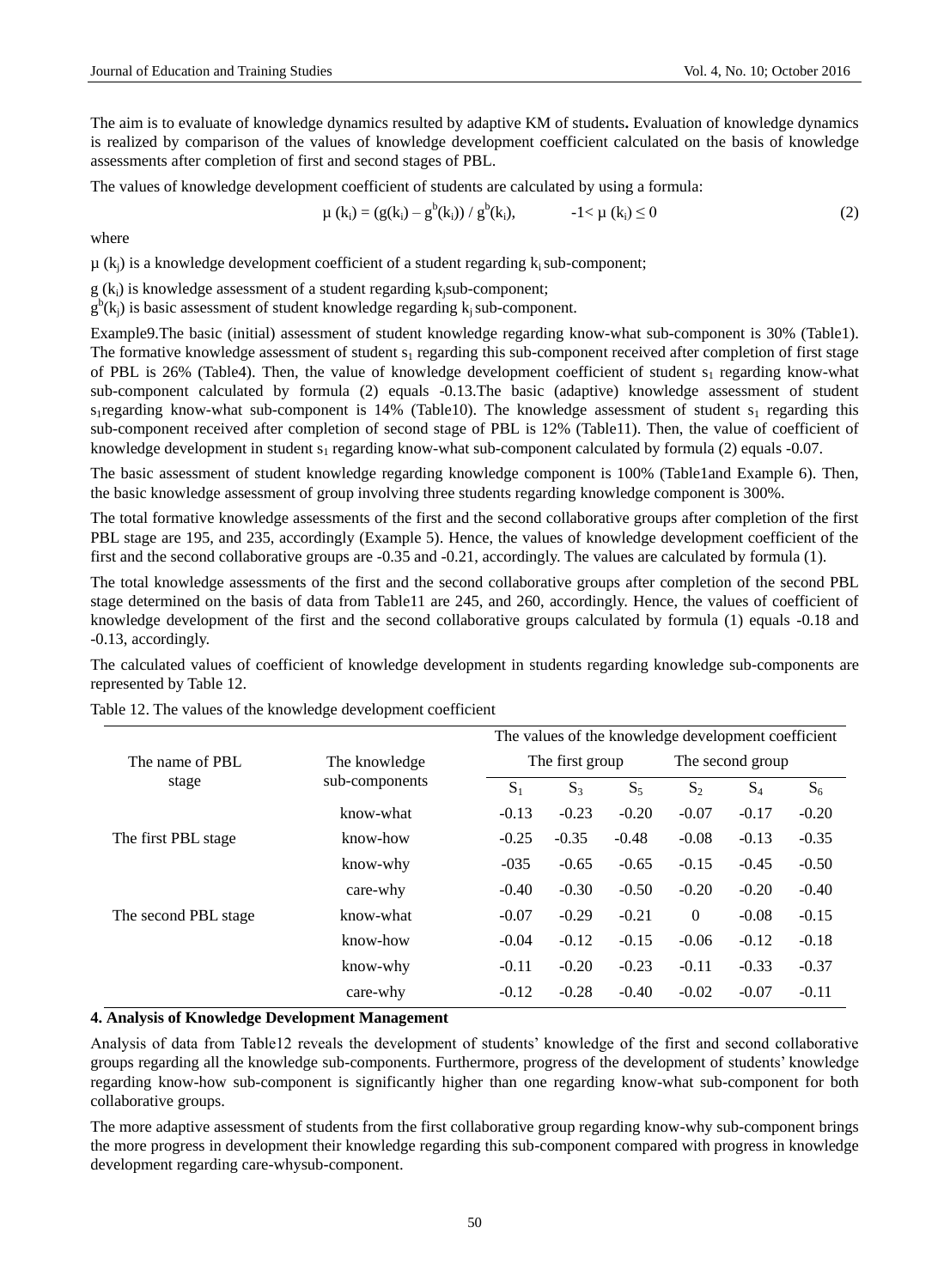The more adaptive assessment of students from the second collaborative group regarding care-why sub-component causes the more progress in development their knowledge regarding this sub-component compared with progress in knowledge development regarding know-why sub-component.

Conducted analysis demonstrates the effectiveness of managing the development of students' knowledge through setting adaptive assessment for different knowledge sub-component.

Comparing the values of the knowledge development coefficient of the first and the second collaborative groups (Example 9) allows concluding that the second group has the more progress in the development of students' knowledge then the first group. It serves as evidence of the more effective collaboration of students and the more efficiency of the shared accountability.

## **5. Conclusion**

The proposed six-step approach sets the order of adaptive management of the developing students' knowledge in the comprehensive PBL environment. Organizing subject study through two-stage PBL and taking into account the specific characteristics of the comprehensive PBL environment allow shaping adaptive knowledge management (KM) process and defining the balance between personalized and collaborative learning.

The created mechanism for adaptive management of the development of students' knowledge promotes adaptive self-formation of knowledge-heterogeneous collaborative groups by sharing accountability among students for results of performing project tasks. It provides adaptation of an instructor's assessments to knowledge dynamics of individual students and collaborative groups. The mechanism realizes adaptive choice of the projects of suitable complexity for the collaborative groups and control tests for monitoring and assessment of individual students. It also adjusts an instructor's control questions to complexity levels of the projects performed by the collaborative groups.

Knowledge dynamics of students is evaluated by the proposed coefficient of knowledge development. It serves as a constructive mean of estimating the approach.

Further research will be directed towards development of a practical method and a supporting system for adaptive management of the development of students' knowledge based on the proposed approach.

## **References**

- Aguilar, G., & Kaijiri, K. (2007). Design overview of an adaptive computer-based assessment system, *Interactive Educational Multimedia*, *14*, 116-130. http://www.raco.cat/index.php/iem/article/viewFile/205325/273863
- Altinay, F., Dagli, G., & Kasimoglu, S. (2015). *Knowledge management and project based learning in higher education*, Lap Lambert Academic Publishing
- Anderson, T. (2008). *The theory and practice of online learning*, Athabasca University Press
- Barkley, E., Cross, K. P., & Howell, M. C. (2004). *Collaborative learning techniques: A handbook for college faculty*  (Paperback), 1 edition, San Francisco, CA: Jossey-Bass.
- Bender, W. N. (2012). *Project-based learning:differentiating instruction for the 21st century*
- Brusilovsky, P., & Maybury, M. T. (2002). From adaptive hypermedia to the adaptive web. *Communications of the ACM*, *45*(5), 30-33[. http://dx.doi.org/10.1145/506218.506239](http://dx.doi.org/10.1145/506218.506239)
- Brusilovsky, P., & Peylo, C. (2003). Adaptive and intelligent web-based educational systems.*International Journal of Artificial Intelligence in Education*, *13*, 156-169.
- Burgos, D., Tattersall, C., & Koper, E. J. R. (2006). Representing adaptive e-learning strategies in IMS learning design, *Proceedings of the International Workshop in Learning Networks for Lifelong Competence Development*, 54-60, March, 30-31, Sofia, Bulgaria: TEN Competence Conference. http://hdl.handle.net/1820/601
- Coakes, E., & Clarke, S. (2006). *Encyclopedia of communities of practice information and knowledge management*, Idea Group Inc.<http://dx.doi.org/10.4018/978-1-59140-556-6>
- Corwin, B., John, D., Brown, A. L., & Cocking, R. R. (1999). *How people learn: brain, mind, experience and school*, Washington DC, The National Academies Press
- Dalkir, K., & Liebowitz, J. (2011). *Knowledge management in theory and practice*, second edition, Cambridge, MA: The MIT Press
- Dongsik, K., & Seunghee, L. (2002). Designing collaborative reflection supporting tools in E-project-based learning environments, *Journal of Interactive Learning Research*, *13*(4), 375-392.
- Doyle, T., & Taqq, J. (2008). *Helping students learn in a learner-centered environment: A Guide to facilitating learning*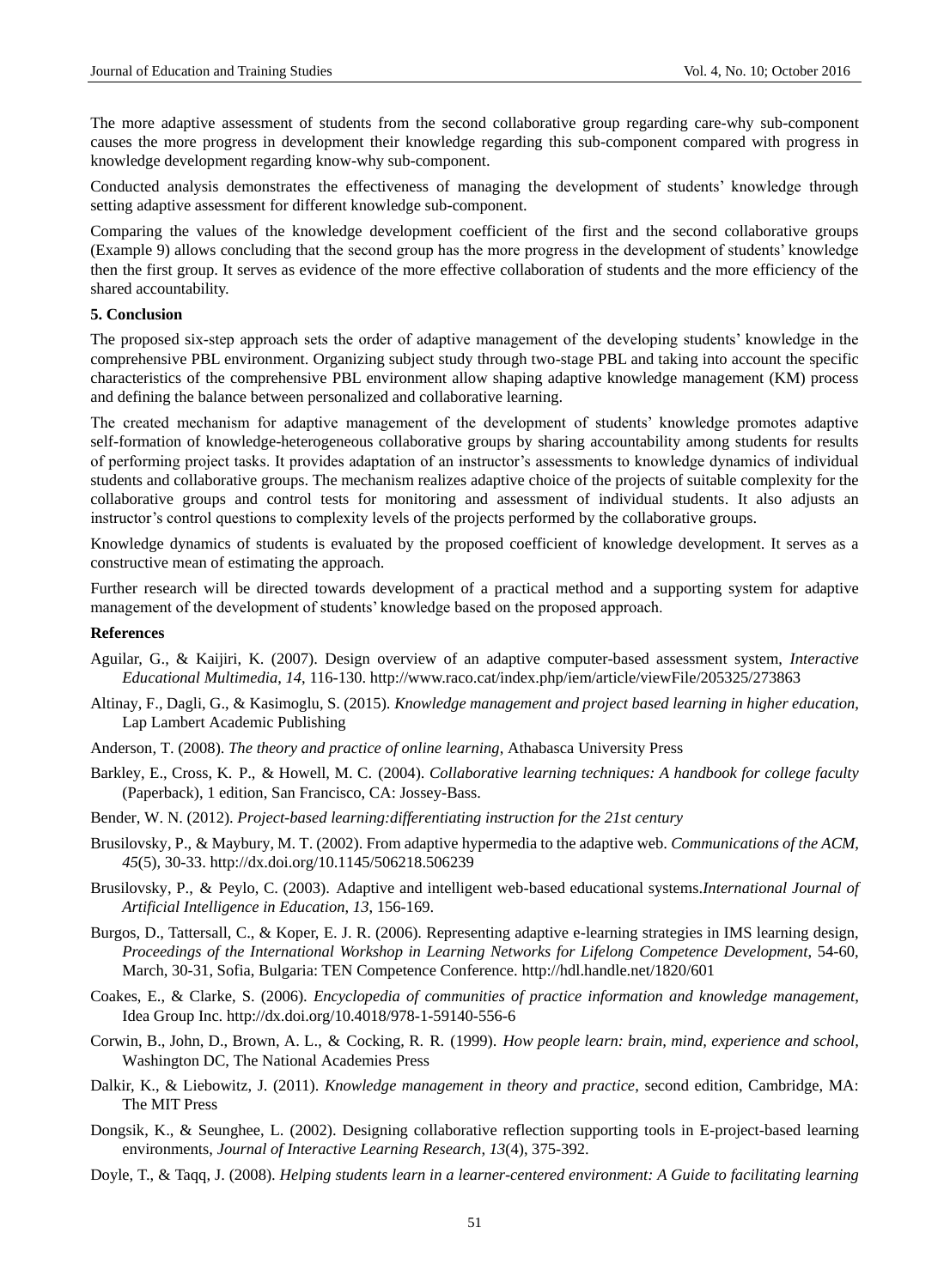*in higher education*, Sterling, Virginia: Stylus Publishing

- Dym, C., Agogino, A., Eris, O., Frey, D., & Leifer, L. (2005). Engineering design thinking, teaching and learning, *Journal of Engineering Education*, *94*(1), 103-120. <http://dx.doi.org/10.1002/j.2168-9830.2005.tb00832.x>
- Edwards, J. S., editor (2015). *The essentials of knowledge management*, UK: Palgrave Macmillan. <http://dx.doi.org/10.1057/9781137552105>
- Ettington, D. R., & Camp, R. R. (2002). Facilitating transfer of knowledge between group projects and work teams, *Journal of Management Education*, *26*(4), 356-379. <http://dx.doi.org/10.1177/105256290202600404>
- Felder, R. M., & Brent, R. (2001). Effective strategies for cooperative learning. http://www2.ncsu.edu/unity/lockers/users/f/felder/public/papers/CL
- Garner, S. (2010). Personal knowledge management and student learning, *Journal of Business & Economics Research*, *8*(12), 43-48. <http://dx.doi.org/10.19030/jber.v8i12.779>
- [Garrison,](http://aeq.sagepub.com/search?author1=D.+R.+Garrison&sortspec=date&submit=Submit) D. R. (1992). Critical thinking and self-directed learning in adult education: an analysis of responsibility and control issues, *Adult Education Quarterly*, *42*(3), 136-148. http://dx.doi.org/10.1177/074171369204200302
- Jonassen, D. (2004). Design of constructivist learning environment. http://www.coe.missouri.edu/~jonassen/courses/CLE/
- Krauss, J. I., & Boss, S. K. (2013).*Thinking through project-based learning: guiding deeper inquiry*, Corwin; 1edition
- Larmer, J., & Mergendoller, J. (2015). *Setting the standard for project based learning*, ASCD
- Lazarinis, F., Green, S., & Pearson, E. (2010). Creating personalized assessments based on learner knowledge and objectives in a hypermedia Web testing application. *Computers & Education*, *55*(4), 1732–1743. <http://dx.doi.org/10.1016/j.compedu.2010.07.019>
- Livingstone, D. W., & Guile, D. (2012). *The knowledge economy and lifelong learning: a critical reader*, Rotterdam: Sense Publishers.<http://dx.doi.org/10.1007/978-94-6091-915-2>
- Lopez, A. V. et al. (2002). Embedding facilitation in group support systems to manage distributed group behavior, *Proceedings of the 35th Annual Hawaii International Conference on System Sciences, 7-10 Jan*. <http://dx.doi.org/10.1109/HICSS.2002.993939>
- Markham, T. (2012). *Project based learning. design and coaching guide*, San Rafael, CA: Heart IQ Press
- Mcinerney, C. R., & Day, R. E. (2007). *Rethinking knowledge management: from knowledge objects to knowledge processes*, 1 edition, Springer Berlin Heidelberg. <http://dx.doi.org/10.1007/3-540-71011-6>
- Mennin, S. (2007). Small-group problem-based learning as a complex adaptive system, *teaching and instructor education, 23*(3), 303–313. <http://dx.doi.org/10.1016/j.tate.2006.12.016>
- Mergendoller, J., & Thomas, J. W. (2005). Managing project-based learning: principles from the field. http://www.bie.org/tmp/research/researchmanagePBL.pdf
- Mergendoller, J., Markham, T., Ravitz, J., & Larmer, J. (2006). *Pervasive management of project based learning: teachers as guides and facilitators*, Buck Institute for Education. http://bie.org/images/uploads/general/25a07c3bc2b40118ba8b03334fe16d58.pdf
- Oliver, R., & Herrinton, J. (2001). Teaching and learning online. A beginner guide to e-learning and e-teaching in higher education, *Centre for Research in Information Technology and Communications*
- Papanastasiou, E. (2014). Adaptive assessment, *Encyclopedia of Science Education*, Springer, 1-2.
- Petrides, L. A., & Nodine, T. R. (2003). *Knowledge management in education: defining the landscape*. The Institute for the Study of Knowledge Management in Education. http://files.eric.ed.gov/fulltext/ED477349.pdf
- Prusak, L., & Cranefield, J. (2016). *Managing your own knowledge: a personal perspective*.In Pauleen, D.J., & Gorman, G. E. (editors).*Personal Knowledge Management: Individual, Organizational and Social Perspectives*, Gower
- Quinn, J., Anderson, P., & Finkelstein, S. (1998). Managing professional intellect, *Harvard Business Review on Knowledge Management*, Harvard Business School Press, 181-205.
- Ravitz, J. (2009). Introduction: Summarizing findings and looking ahead to a new generation of PBL Research. *Interdisciplinary Journal of Problem-based Learning, 3*(1). http://dx.doi.org/10.7771/1541-5015.1088
- Reeves, B. D. (2004). Accountability for learning: how teachers and school Leaders can take charge*, Association for Supervision & Curriculum Deve.*